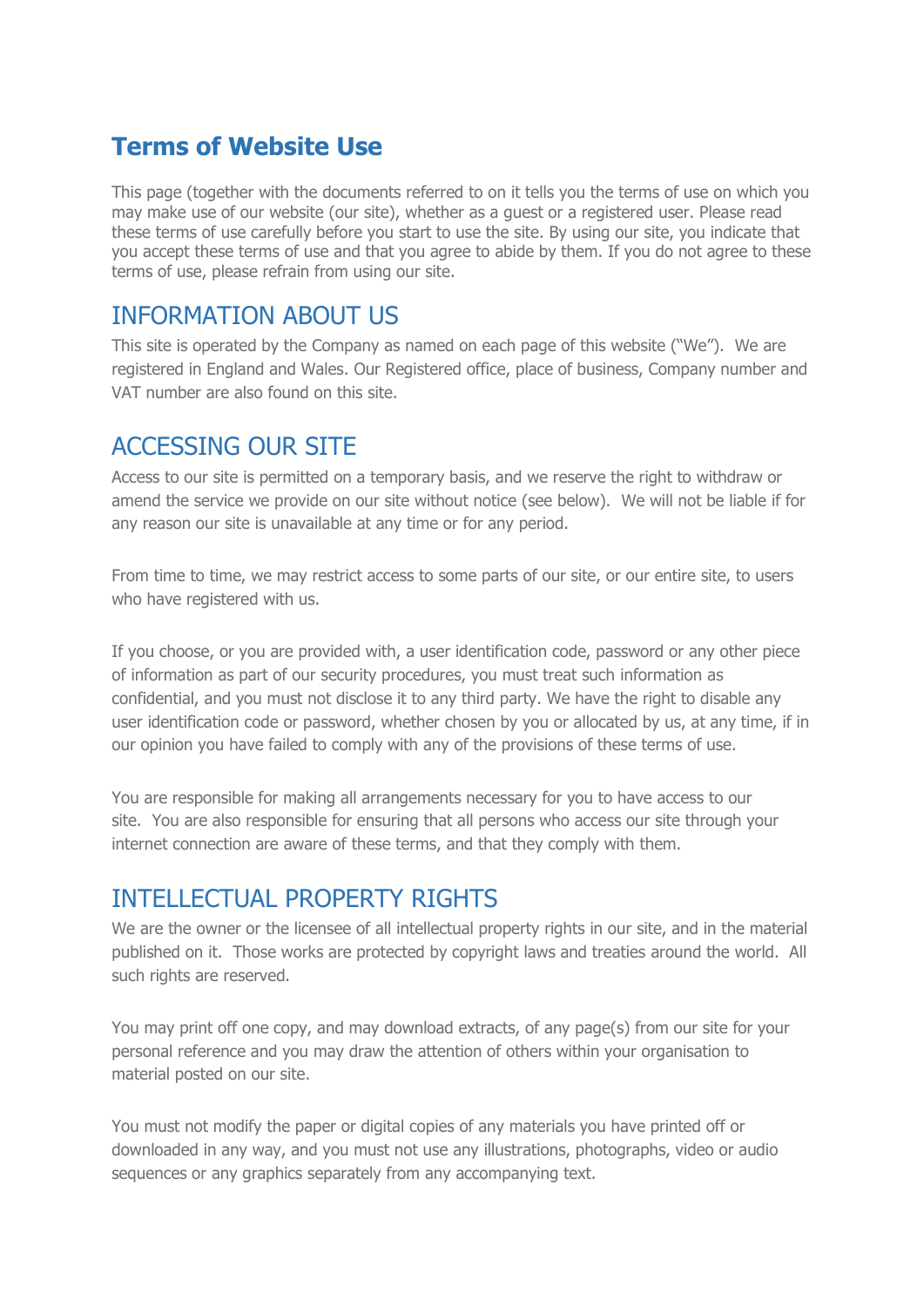Our status (and that of any identified contributors) as the authors of material on our site must always be acknowledged.

You must not use any part of the materials on our site for commercial purposes without obtaining a licence to do so from us or our licensors.

If you print off, copy or download any part of our site in breach of these terms of use, your right to use our site will cease immediately and you must, at our option, return or destroy any copies of the materials you have made.

#### RELIANCE ON INFORMATION POSTED

Commentary and other materials posted on our site are not intended to amount to advice on which reliance should be placed. We therefore disclaim all liability and responsibility arising from any reliance placed on such materials by any visitor to our site, or by anyone who may be informed of any of its contents.

## OUR SITE CHANGES REGULARLY

We aim to update our site regularly, and may change the content at any time. If the need arises, we may suspend access to our site, or close it indefinitely. Any of the material on our site may be out of date at any given time, and we are under no obligation to update such material.

# OUR LIABILITY

The material displayed on our site is provided without any guarantees, conditions or warranties as to its accuracy. To the extent permitted by law, we, other members of our group of companies and third parties connected to us hereby expressly exclude:

- All conditions, warranties and other terms which might otherwise be implied by statute, common law or the law of equity.
- Any liability for any direct, indirect or consequential loss or damage incurred by any user in connection with our site or in connection with the use, inability to use, or results of the use of our site, any websites linked to it and any materials posted on it, including, without limitation any liability for:
	- **.** loss of income or revenue:
	- loss of business:
	- loss of profits or contracts:
	- loss of anticipated savings;
	- loss of data;
	- loss of goodwill:
	- wasted management or office time; and
- Any liability for any other loss or damage of any kind, however arising and whether caused by tort (including negligence), breach of contract or otherwise, even if foreseeable, provided that this condition shall not prevent claims for loss of or damage to your tangible property or any other claims for direct financial loss that are not excluded by any of the categories set out above.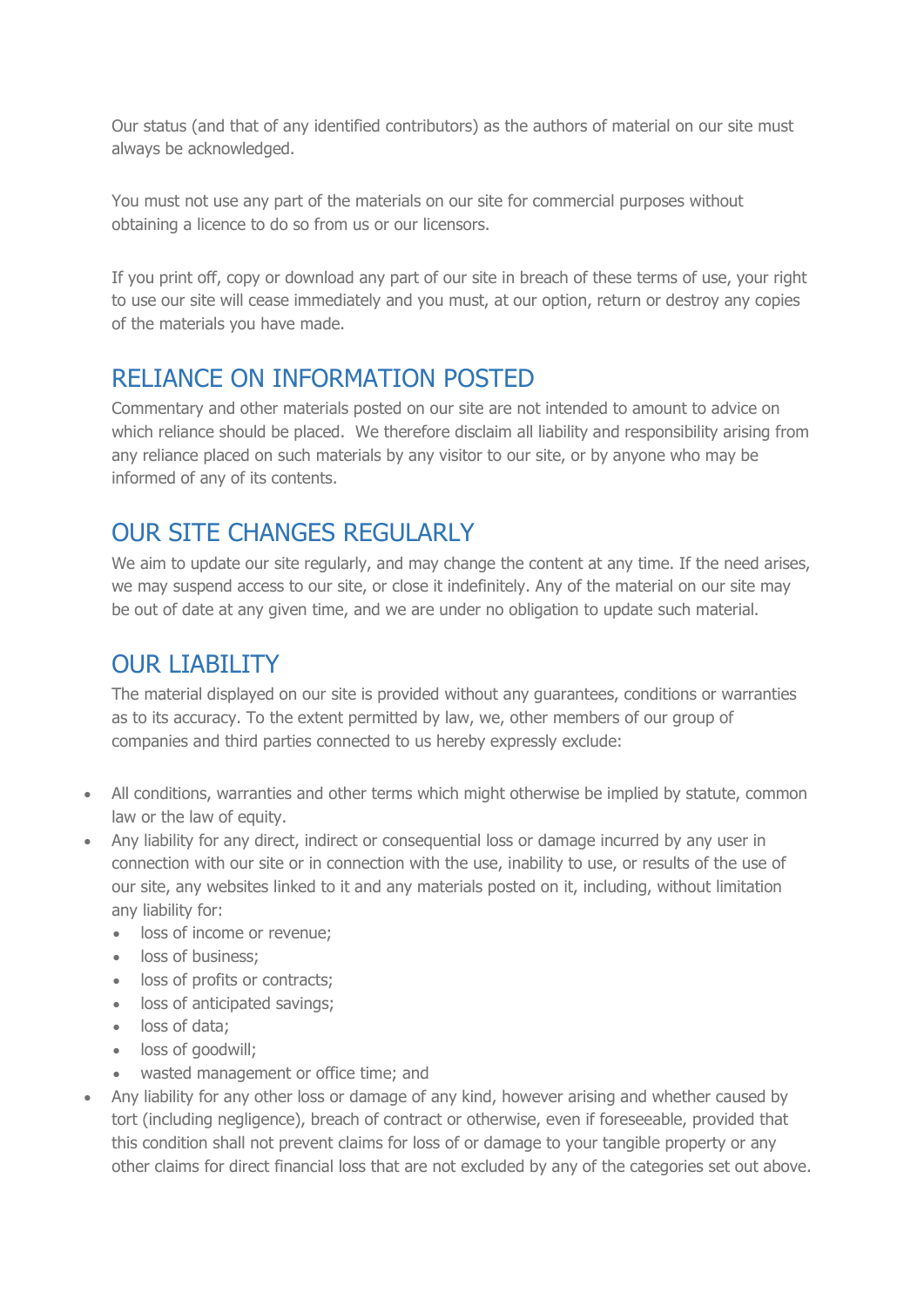This does not affect our liability for death or personal injury arising from our negligence, nor our liability for fraudulent misrepresentation or misrepresentation as to a fundamental matter, nor any other liability which cannot be excluded or limited under applicable law.

## INFORMATION ABOUT YOU AND YOUR VISITS TO OUR SITE

We process information about you in accordance with our privacy policy, which is also be found on this website. By using our site, you consent to such processing and you warrant that all data provided by you is accurate.

## UPLOADING MATERIAL TO OUR SITE

Whenever you make use of a feature that allows you to upload material to our site, or to make contact with other users of our site, you must comply with any applicable laws and content standards. You warrant that any such contribution does comply with those standards, and you indemnify us for any breach of that warranty.

Any material you upload to our site will be considered non-confidential and non-proprietary, and we have the right to use, copy, distribute and disclose to third parties any such material for any purpose. We also have the right to disclose your identity to any third party who is claiming that any material posted or uploaded by you to our site constitutes a violation of their intellectual property rights, or of their right to privacy.

We will not be responsible, or liable to any third party, for the content or accuracy of any materials posted by you or any other user of our site.

We have the right to remove any material or posting you make on our site if, in our opinion, such material does not comply applicable laws or content standards.

# VIRUSES, HACKING AND OTHER OFFENCES

You must not misuse our site by knowingly introducing viruses, trojans, worms, logic bombs or other material which is malicious or technologically harmful. You must not attempt to gain unauthorised access to our site, the server on which our site is stored or any server, computer or database connected to our site. You must not attack our site via a denial-of-service attack or a distributed denial-of service attack.

By breaching this provision, you would commit a criminal offence under the Computer Misuse Act 1990. We will report any such breach to the relevant law enforcement authorities and we will cooperate with those authorities by disclosing your identity to them. In the event of such a breach, your right to use our site will cease immediately.

We will not be liable for any loss or damage caused by a distributed denial-of-service attack, viruses or other technologically harmful material that may infect your computer equipment, computer programs, data or other proprietary material due to your use of our site or to your downloading of any material posted on it, or on any website linked to it.